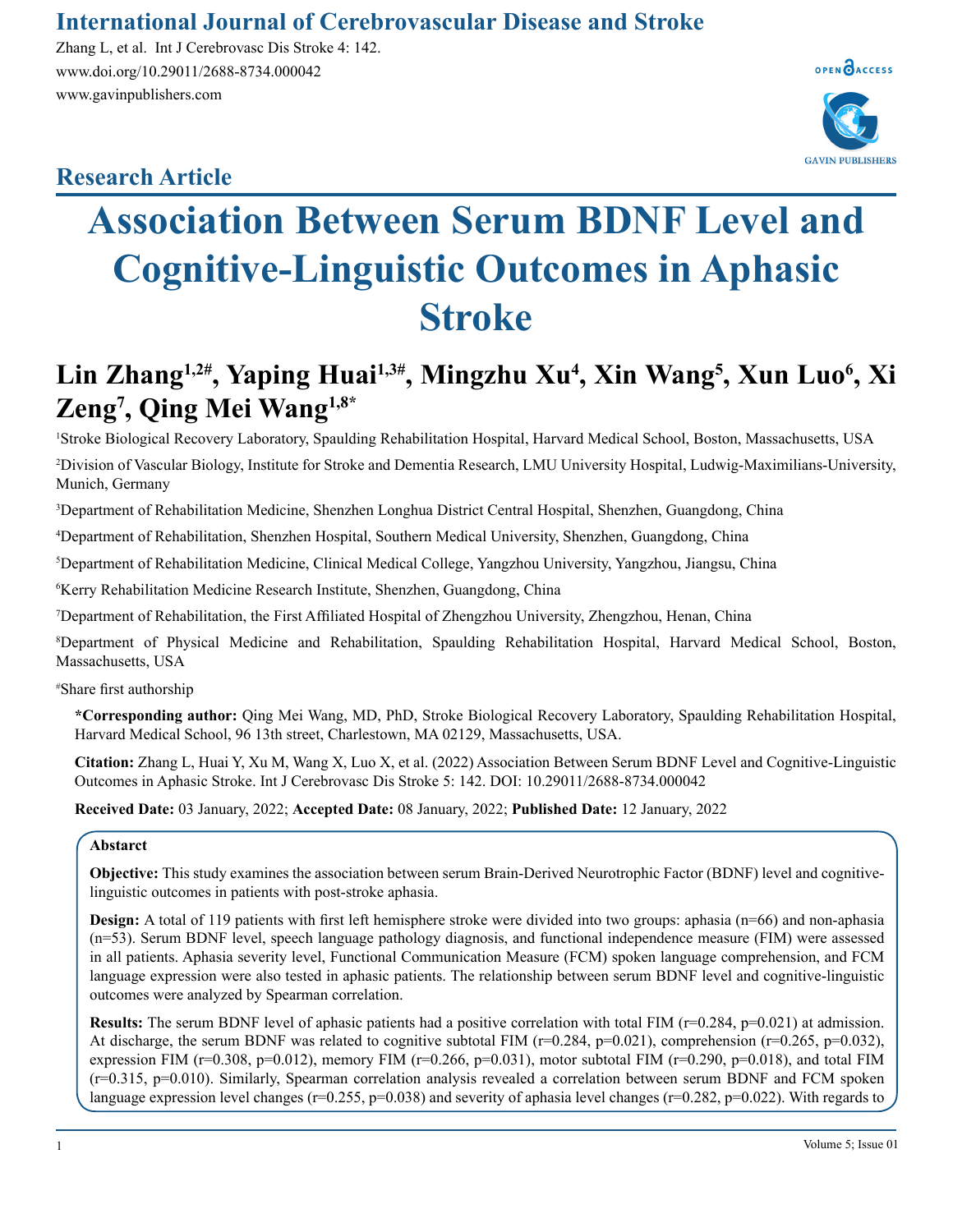serum concentrations of BDNF and non-aphasic patients' function, only expression at admission showed significant difference  $(r=0.339, p=0.013)$ .

**Conclusion:** Our findings suggest that serum concentrations of BDNF may help to predict the cognitive-linguistic outcomes in aphasic stroke patients during acute rehabilitation.

**Keywords:** BNDF; Aphasia; Stroke; Cognitive-linguistic outcome

**What is known:** due to language deficit, it has been challenging to measure cognitive function.

**What is new:** this is the first study to investigate relationship between serum BDNF cognitive-linguistic outcomes in aphasic stroke patients during acute rehabilitation, and this findings may provide insight into the biological mechanism of recovery in poststroke aphasia and may help to develop personalized treatment plans.

#### **Introduction**

Stroke patients with aphasia suffer from wide range of language impairment including the auditory comprehension, verbal expression, reading, writing, or functional communication. Aphasia is also associated with an individual's cognition, emotion, self-image, well-being, relationships, employment, and quality of life [1,2]. Language processing has been shown to be controlled by cognitive-linguistic function, such as attention, executive function, and memory [3]. Fillingham, et al. [4], demonstrated that aphasic patients with impairment in recognition memory and attention had poor response to anomia treatment. Similarly, Nicholas, et al. [5], reported that aphasia with poor executive function had a worse response to a treatment program. Therefore, it is important to identify and treat cognitive deficit in aphasia. However, due to language deficit, it has been challenging to measure cognitive function. Serum biomarkers have the potential to provide important supplementary measure to detect cognitive impairment and insight for personalized target for treatment [6].

Brain-derived neurotrophic factor (BDNF) is a member of the neurotrophin family of growth factors, which implicate neuronal differentiation, maturation, survival, synapse information [7]. It also has been found to play a central role in neuroprotection and neuronal repair, by promoting neurogenesis and angiogenesis [8]. In the central nervous system (CNS), BDNF is widely expressed in the hippocampus, cortex, and basal forebrain, linking to cognition, learning, and memory [9]. Galit, et al. [10], demonstrated there was a relationship between higher serum BDNF concentrations and decreased risk for dementia in healthy adults, especially in older women, in a community-based cohort study of 2131 participants (mean aged 72 years). Similar results were found in a 10-year longitudinal study where low serum BDNF levels were associated with a higher risk of stroke and reduced cognitive function in a stroke-free sample of 3440 men and women (mean aged 65 years) [8]. Acute serum BDNF levels showed a positive correlation with cognitive function, as well as with memory, at 6 months in Traumatic Brain Injured (TBI) patients [11]. However, very few studies revealed the relationship between serum BDNF concentrations and cognitive-linguistic function outcomes in aphasic patients.

This research was designed to explore the relationship between serum BDNF levels and cognitive-linguistic outcome in aphasic patients during acute inpatient rehabilitation. It may provide insight to design personalized rehabilitation plans for aphasic stroke patients.

#### **Materials and Methods**

#### **Participants**

This retrospective study screened 359 consecutive stroke patients admitted to hospital from March 20, 2014 to August 11, 2015 and was approved by the Institutional Review Board. Patients from our rehabilitation unit with a primary diagnosis of acute cerebrovascular accident of the left hemisphere were included, and patients were excluded if they had prior stroke history, length of hospitalization less than one week, or a diagnosis of profound dysfunction in severity of aphasia. A total of 119 patients were included in this research. They were divided into two groups (aphasia group or non-aphasia group) according to a diagnosis by speech language pathology (as shown in Figure 1). All patients underwent rehabilitation in our rehabilitation unit throughout their inpatient stay. Our unit team is comprised of physicians, speech and language therapists, occupational therapists, physiotherapists, dieticians, and nurses. The team provided personalized comprehensive care and rehabilitation to every patient. The demographic and clinical data of enrolled subjects, including age, gender, Body Mass Index (BMI), preferred language, ethnicity, marital status, risk factors, stroke site, time from stroke onset to hospital admission, length of hospital stay, and discharge destination, were collected from medical records. The ethics committee of hospital has already approved this human study.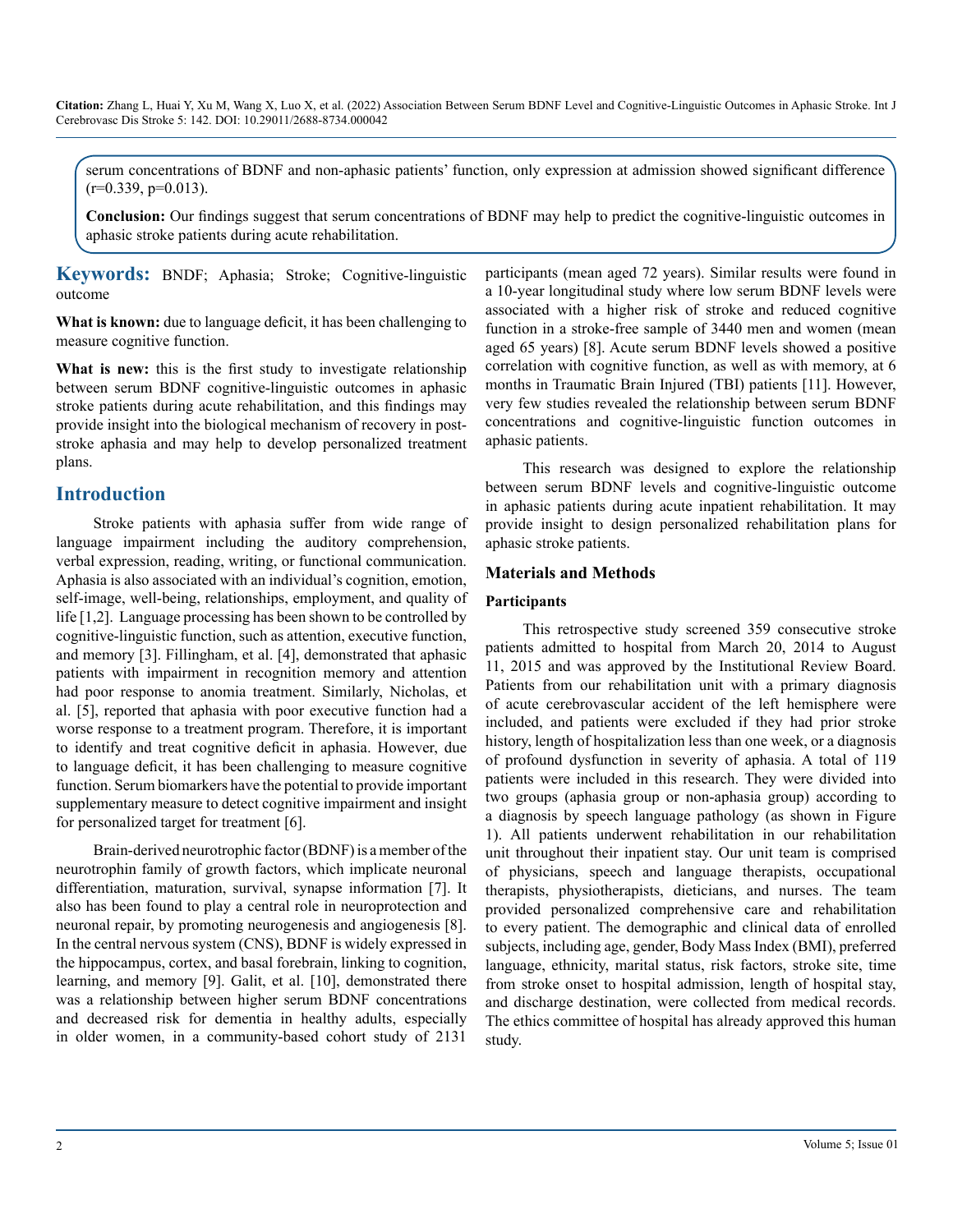

**Figure 1: Flow chart**

#### **Functional outcome measurement**

All subjects were assessed using speech language pathology diagnosis, American Speech-language-hearing Association's Functional Communication Measures (FCMs), and Functional Independence Measure (FIM) test by experienced therapists.

Speech language pathology diagnosis is a comprehensive diagnosis, including language (auditory comprehension, verbal expression, reading comprehension, written expression, motor speech, and voice) and cognitive-linguistic (attention, orientation, memory, problem solving, judgment, and executive function). There are ten levels, ranging from profound injury (level 1) to without function limit (level 10), in each item. The final level and category of aphasia is based on: 1. language and cognitivelinguistic results mentioned previously; 2. results of standardized tests, such as Western Aphasia Battery or Boston Diagnostic Aphasia Examination; 3. clinical judgment of a speech-language pathologist; and 4. medical diagnosis and imaging. The level of aphasia ranges from one (profound dysfunction) to ten (normal).

American Speech-Language Hearing Association's (ASHA) functional communication measures use seven-rating scales, ranging from least functional (level 1) to most functional (level 7). They describe different aspects of a patient's functional communication and swallowing abilities: spoken language comprehension, spoken language expression, reading, writing, motor speech, voice, swallowing, attention, memory, problem solving, augmentative/alternative communication, and pragmatics.

Functional Independence Measure (FIM) addresses the level of assistance needed by an individual required to carry out Activities of Daily Living (ADLs). The scale of FIM comprises two parts: motor skills (eating, grooming, bathing, dressing-upper body, dressing-lower body, toileting, bladder management, bowel management, bed/chair/wheelchair transfer, toilet transfer, tub/ shower transfer, walk/wheelchair locomotion, stairs locomotion) and cognitive skills (comprehension, expression, social interaction, problem solving, memory). Each item has a grade from 0 (total assistance) to 7 (complete independence). Scores range from 18 (lowest) to 126 (highest), indicating level of function.

Since this was a retrospective study, there were some missing data. We chose only the integrated items as the results to get a more accurate analysis. In the speech language pathology diagnosis, we used scores of auditory comprehension, verbal expression, motor speech, attention, and severity level of aphasia; In FCMs, we got spoken language comprehension score and spoken language expression score as results.

#### **Serum BDNF measurement**

The serum from aphasia patients was collected on admission and then stored in polypropylene test tubes at -80 °C until used. Serum BDNF levels were analyzed using enzyme-linked immunosorbent assay (ELISA kit, R&D Quatikine, Minneapolis, USA). Data were analyzed using SPSS statistical software, version 21.0 (SSPS Inc, Chicago, IL). The data were expressed using mean, median, standard deviation, and percentile analysis. Significance was accepted at a 2-sided *p* value of less than 0.05.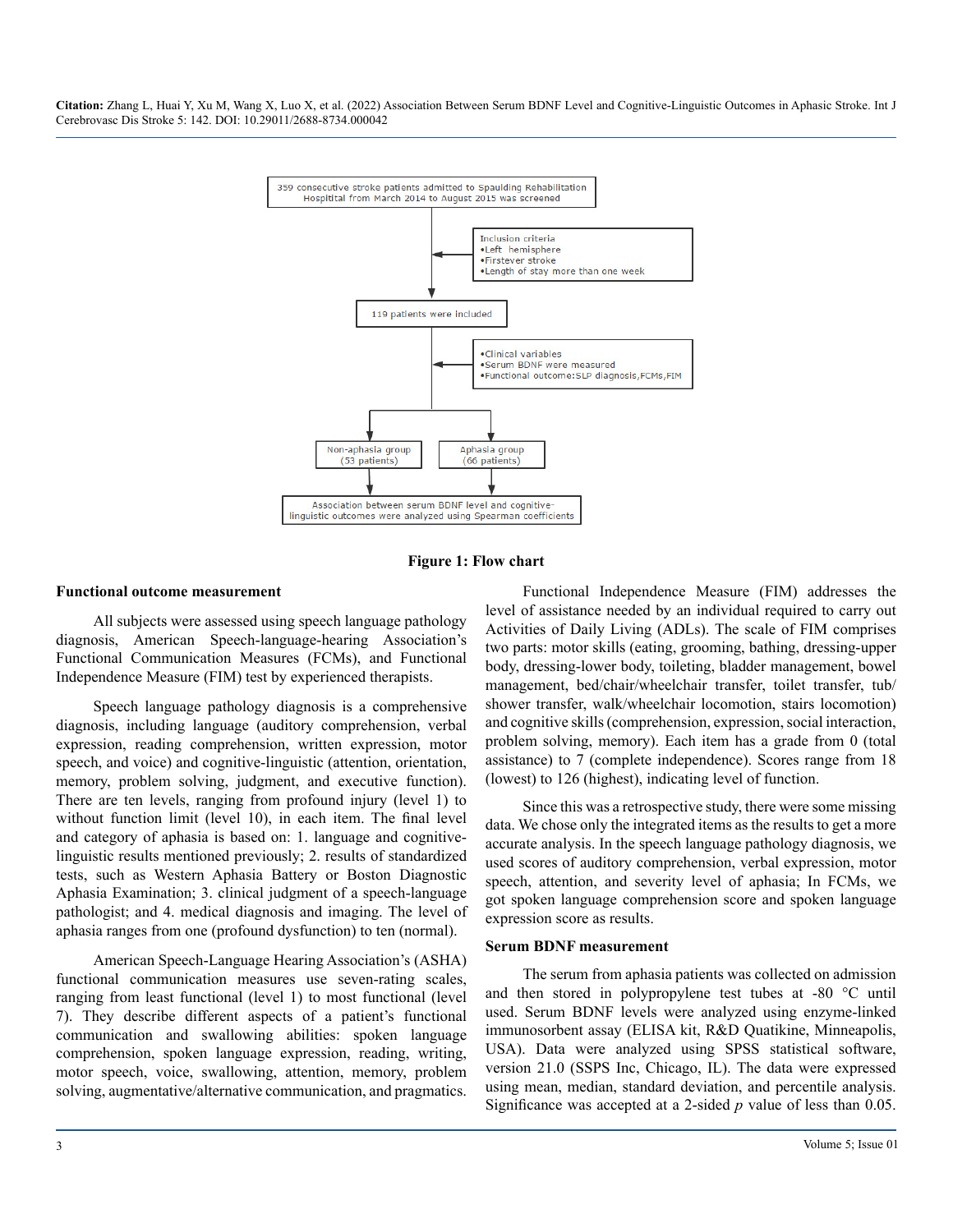The demographics and clinical characteristics were compared at baseline by independent t test for continuous variables (age, BMI, time from stroke onset to admission, days, and length of stay) and by Chi-square test or Fisher's exact test for categorical variables (preferred language, ethnicity, marital status, risk factors, stroke site, and discharge destination). The function between the two groups was tested by the Mann-Whitney U test. The relationships between serum BDNF and functional parameters were assessed using Spearman coefficients.

#### **Results**

#### **Demographics and clinical characteristics**

Descriptive statistics for demographics and clinical parameters of the two groups are summarized in Table 1. Of the 119 patients in this study, 66 (55.5%) had aphasia. A comparative analysis between the two groups showed similar baseline characteristics except stroke site and the time between onset to admission to rehabilitation hospital. The types of aphasia are shown in Table 2: mixed transcortical 19 (28.8%), global 12 (18.2%), anomic 10 (15.2%), Broca's 8 (12.1%), transcortical motor 3 (4.5%), Wernicke's 2 (3.0%), and undefined 12 (18.2%).

| <b>Characteristics</b>                    | Aphasic(n=66)      | Nonaphasia(n=53)<br>$P$ value |          |  |
|-------------------------------------------|--------------------|-------------------------------|----------|--|
| Age (years)                               | $67.39 \pm 16.276$ | $66.11 \pm 16.544$            | 0.673    |  |
| Body mass index (BMI, kg/m <sup>2</sup> ) | 29.07±7.197        | 27.90±8.755                   | 0.425    |  |
| Gender (n)                                |                    |                               |          |  |
| Male                                      | 37(56.1)           | 30(56.6)                      | 0.953    |  |
| Female                                    | 29 (43.9)          | 23(43.4)                      |          |  |
| Preferred language                        |                    |                               |          |  |
| English                                   | 61(92.4)           | 48 (90.6)                     | 0.975    |  |
| Not English                               | 5(7.6)             | 5(9.4)                        |          |  |
| Ethnicity (n)                             |                    |                               |          |  |
| Hispanic or latino                        | 2(3.0)             | 3(5.7)                        | 0.802    |  |
| Not Hispanic or latino                    | 64 (97.0)          | 50 (94.3)                     |          |  |
| Marital status                            |                    |                               |          |  |
| Single                                    | 12(18.2)           | 14(26.4)                      | 0.758    |  |
| Separated or divorced                     | 7(10.6)            | 5(9.4)                        |          |  |
| Windowed                                  | 13(19.7)           | 9(17.0)                       |          |  |
| Married                                   | 34(51.5)           | 25(47.2)                      |          |  |
| Risk factors (n)                          |                    |                               |          |  |
| Hypertension                              | 51(77.3)           | 43(81.1)                      | 0.607    |  |
| Atrial fibrillation                       | 16(24.2)           | 6(11.3)                       | 0.071    |  |
| Coronary artery disease                   | 10(15.2)           | 6(11.3)                       | 0.543    |  |
| Diabetes mellitus                         | 16(30.2)           | 18(27.3)                      | 0.726    |  |
| Current smoker                            | 10(15.2)           | 11(20.8)                      | 0.426    |  |
| Stroke site (n)                           |                    |                               |          |  |
| Supratentorial                            | 60(90.9)           | 34(64.2)                      | $0.000*$ |  |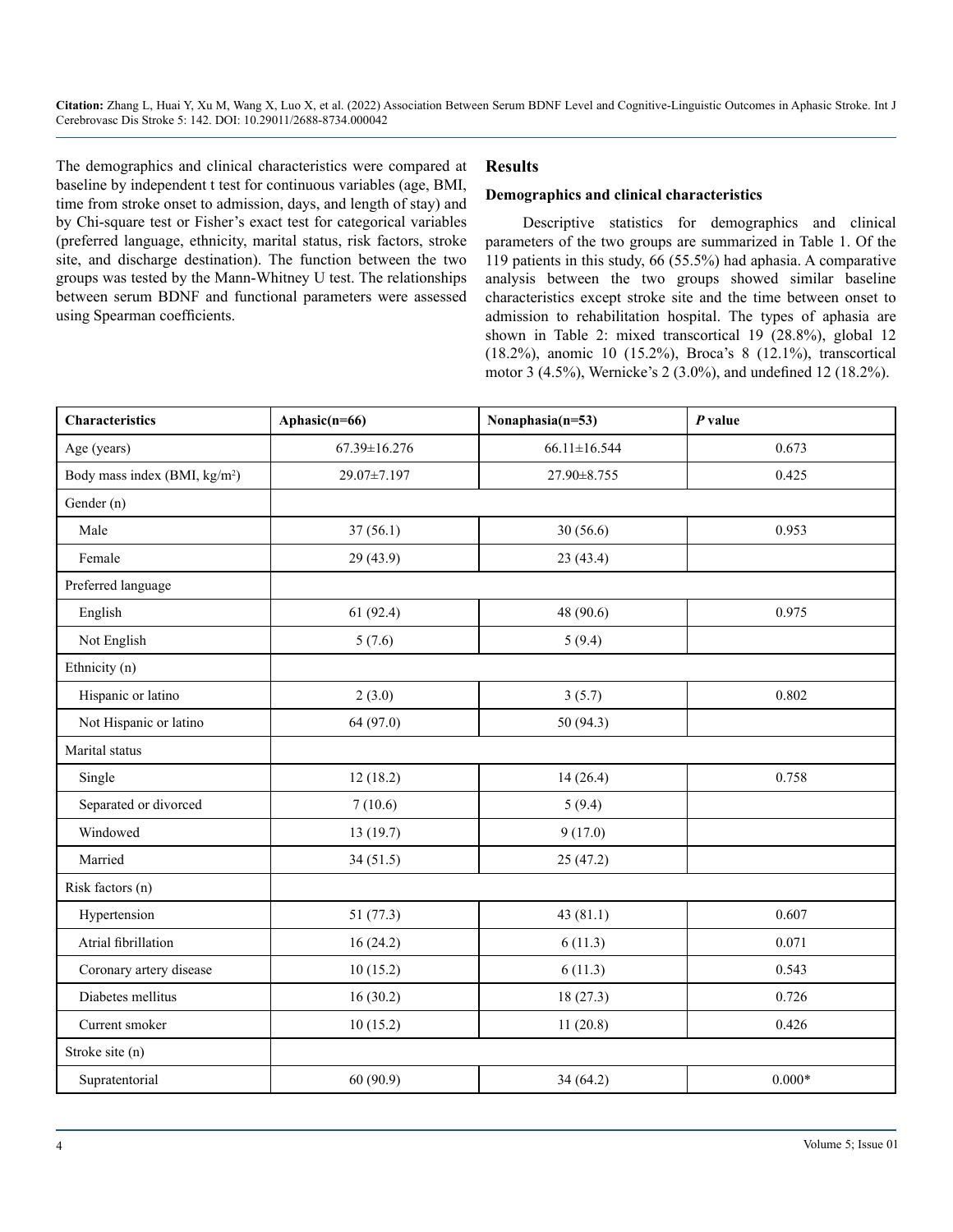| Infratentorial                                                                            | 5(7.6)            | 19(35.8)           |          |
|-------------------------------------------------------------------------------------------|-------------------|--------------------|----------|
| Both                                                                                      | 1(1.5)            | 0(0.0)             |          |
| From onset to admission(days)                                                             | $10.50 \pm 8.209$ | $6.11\pm3.343$     | $0.000*$ |
| Length of stay (days)                                                                     | $19.64 \pm 8.470$ | $19.73 \pm 11.064$ | 0.956    |
| Discharge destination (n)                                                                 |                   |                    |          |
| Home                                                                                      | 38(57.6)          | 36(67.9)           | 0.294    |
| Skilled nursing facility (SNF)                                                            | 27(40.9)          | 15(28.3)           |          |
| Acute hospital                                                                            | 1(1.5)            | 2(3.8)             |          |
| Values are represented as mean $\pm$ standard deviations or sample number and percentage. |                   |                    |          |

**Table 1:** Demographics and clinical characteristics.

| Category                                               | Participants |  |  |  |  |  |
|--------------------------------------------------------|--------------|--|--|--|--|--|
| Mixed transcortical aphasia                            | 19(28.8)     |  |  |  |  |  |
| Global aphasia                                         | 12(18.2)     |  |  |  |  |  |
| Anomic aphasia                                         | 10(15.2)     |  |  |  |  |  |
| Broca's aphasia                                        | 8(12.1)      |  |  |  |  |  |
| Transcortical motor aphasia                            | 3(4.5)       |  |  |  |  |  |
| Wernicke's aphasia                                     | 2(3.0)       |  |  |  |  |  |
| undefined                                              | 12(18.2)     |  |  |  |  |  |
| Values are represented as sample number and percentage |              |  |  |  |  |  |

**Table 2:** Aphasia Classification.

#### **Functional outcomes**

Compared to those without aphasia, aphasic patients had lower scores in auditory comprehension  $(P=0.000)$ , verbal expression  $(P=0.000)$ , motor speech  $(P=0.000)$ , cognitive FIM  $(P=0.000)$ , and total FIM  $(P=0.000)$  both at admission and discharge, whereas attention and motor FIM were not statistically different (Table 3). The increase of verbal expression was significant between the two groups.

#### **Serum BDNF and functional outcomes**

Serum concentrations of BDNF in aphasic patients and non-aphasic patients were 21.19±6.912 ng/ml and 22.70±7.293 ng/ ml, respectively. Spearman correlation showed associations between serum BDNF and aphasic patients' functional outcomes (Table 4). There was significant correlation between serum BDNF level and total FIM at admission (r=0.284, p=0.021). There was positive correlation among serum BDNF level and cognitive subtotal FIM scores ( $r=0.284$ ,  $p=0.021$ ), comprehension FIM scores ( $r=0.265$ , p=0.032), expression FIM scores (r=0.308, p=0.012), memory FIM sores (r=0.266, p=0.031), motor subtotal FIM scores (r=0.290,  $p=0.018$ ), and total FIM scores ( $r=0.315$ ,  $p=0.010$ ) at discharge. Moreover, correlation coefficients between serum BDNF level and score of FCM spoken language expression changes and severity of aphasia were 0.255 (p=0.038), 0.282 (p=0.022), respectively. In non-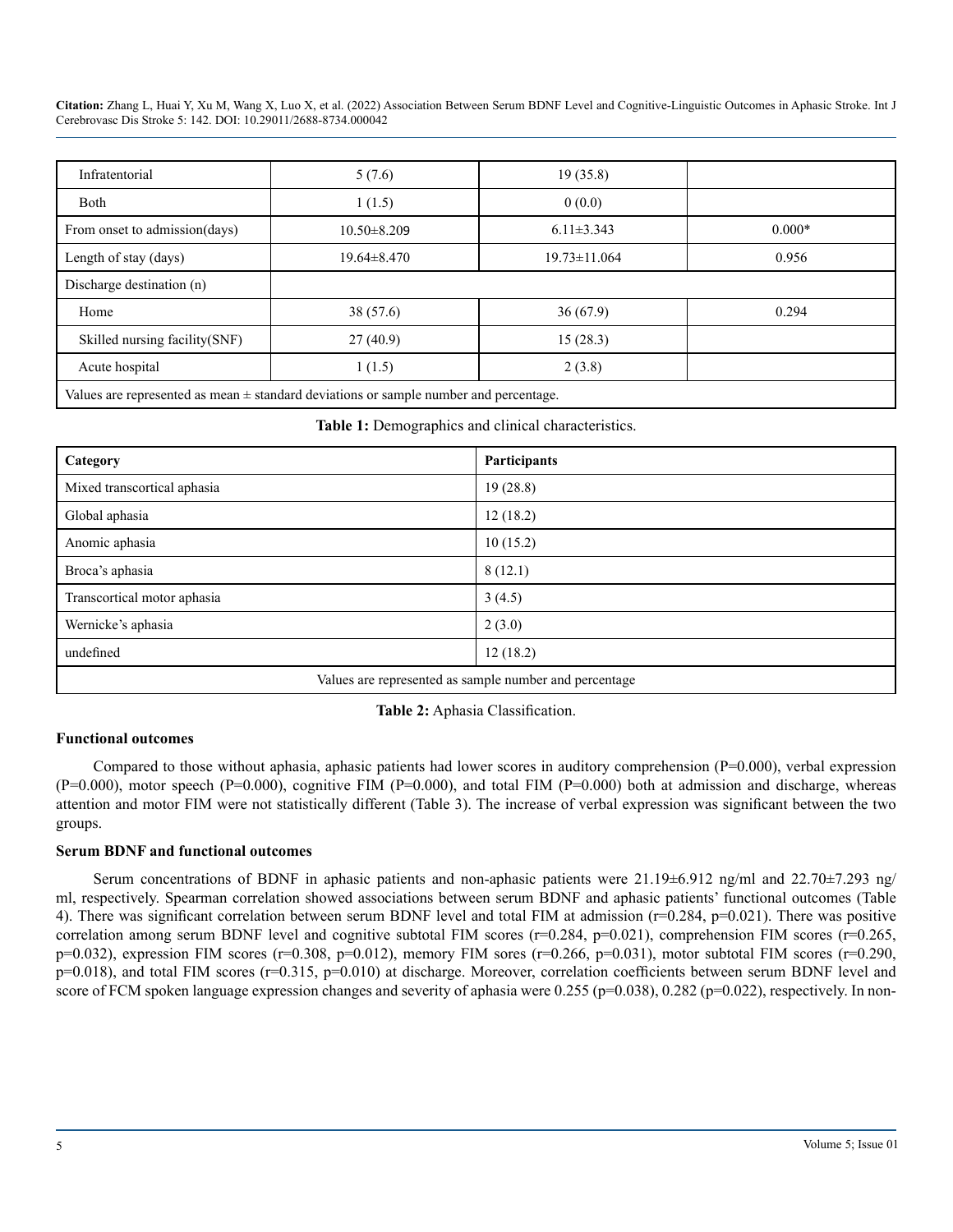|           | <b>Function outcome</b> | Aphasic(n=66)       | Nonaphasic(n=53)    | P value  |
|-----------|-------------------------|---------------------|---------------------|----------|
|           | Auditory comprehension  | $5.0(3.0-7.0)$      | $9.0(9.0-9.0)$      | $0.000*$ |
|           | Verbal expression       | $3.0(3.0-5.0)$      | $9.0(9.0-9.0)$      | $0.000*$ |
|           | Motor speech            | $6.0(4.0-9.0)$      | $9.0(6.2-9.0)$      | $0.000*$ |
| Admission | Attention               | $9.0(6.0-9.0)$      | $7.0(5.0-9.0)$      | 0.346    |
|           | Cognitive FIM           | $14.0(9.5-18.5)$    | $22.0(18.5 - 25.0)$ | $0.000*$ |
|           | Motor FIM               | $33.0(15.5-42.5)$   | $34.0(22.0 - 43.0)$ | 0.342    |
|           | <b>Total FIM</b>        | $48.0(29.0 - 68.0)$ | $59.0(42.5-69.0)$   | $0.026*$ |
|           | Auditory comprehension  | $6.0(4.0-7.0)$      | $9.0(9.0-9.0)$      | $0.000*$ |
|           | Verbal expression       | $5.0(3.0-7.0)$      | $9.0(9.0-9.0)$      | $0.000*$ |
|           | Motor speech            | $7.0(4.0-9.0)$      | $9.0(7.0-9.0)$      | $0.003*$ |
| Discharge | Attention               | $7.0(6.0-9.0)$      | $9.0(6.0-9.0)$      | 0.158    |
|           | Cognitive FIM           | $21.0(16.5-26.0)$   | $28.0(24.5 - 32.0)$ | $0.000*$ |
|           | Motor FIM               | $54.0(33.5-65.0)$   | $55.0(42.0-67.0)$   | 0.475    |
|           | <b>Total FIM</b>        | $80.0(52.5-93.0)$   | 89.0(70.5-101.5)    | $0.032*$ |
|           | Auditory comprehension  | $0.0(0.0-1.0)$      | $0.0(0.0-0.0)$      | 0.056    |
|           | Verbal expression       | $1.0(0.0-1.0)$      | $0.0(0.0-0.0)$      | $0.002*$ |
|           | Motor speech            | $0.0(0.0-1.0)$      | $0.0(0.0-1.0)$      | 0.966    |
| Change    | Attention               | $0.0(0.0-1.0)$      | $0.0(0.0-1.0)$      | 0.711    |
|           | Cognitive FIM           | $7.0(4.0-9.0)$      | $6.0(3.5-8.0)$      | 0.375    |
|           | Motor FIM               | $19.0(10.5-25.5)$   | $21.0(12.0 - 28.5)$ | 0.482    |
|           | <b>Total FIM</b>        | $24.0(19.0-37.0)$   | $28.0(16.5-36.5)$   | 0.574    |

aphasic patients, serum concentration of BDNF was correlated only with expression at admission.

Values are represented as median and interquartile range. **FIM:** Functional Independence Measure. \*, P <0.050.

#### **Table 3:** Functional outcome.

| Parameter                         | <b>Admission</b> |          |            | <b>Discharge</b>  |          |            | Change           |       |          |
|-----------------------------------|------------------|----------|------------|-------------------|----------|------------|------------------|-------|----------|
|                                   | <b>Function</b>  | r        | P<br>value | <b>Function</b>   | r        | Р<br>value | <b>Function</b>  | r     | P value  |
| <b>Spaulding SLP</b><br>diagnosis |                  |          |            |                   |          |            |                  |       |          |
| Auditory<br>comprehension         | $5.30 \pm 2.172$ | 0.181    | 0.147      | $5.72 \pm 2.146$  | 0.136    | 0.275      | $0.52 \pm 1.134$ | 0.037 | 0.767    |
| Verbal expression                 | $2.99 \pm 1.814$ | 0.148    | 0.234      | $4.67 \pm 1.959$  | 0.177    | 0.156      | $0.82 \pm 1.158$ | 0.049 | 0.694    |
| Motor speech                      | $6.19 \pm 2.277$ | 0.099    | 0.43       | $6.56 \pm 2.391$  | 0.047    | 0.71       | $0.40 \pm 2.335$ | 0.072 | 0.564    |
| Attention                         | $7.12 \pm 2.574$ | $-0.042$ | 0.737      | $7.36 \pm 1.754$  | $-0.003$ | 0.978      | $0.26 \pm 1.928$ | 0.135 | 0.278    |
| Severity of aphasia               | $4.32 \pm 1.656$ | 0.045    | 0.717      | $5.379 \pm 1.871$ | 0.219    | 0.078      | $0.95 \pm 1.143$ | 0.282 | $0.022*$ |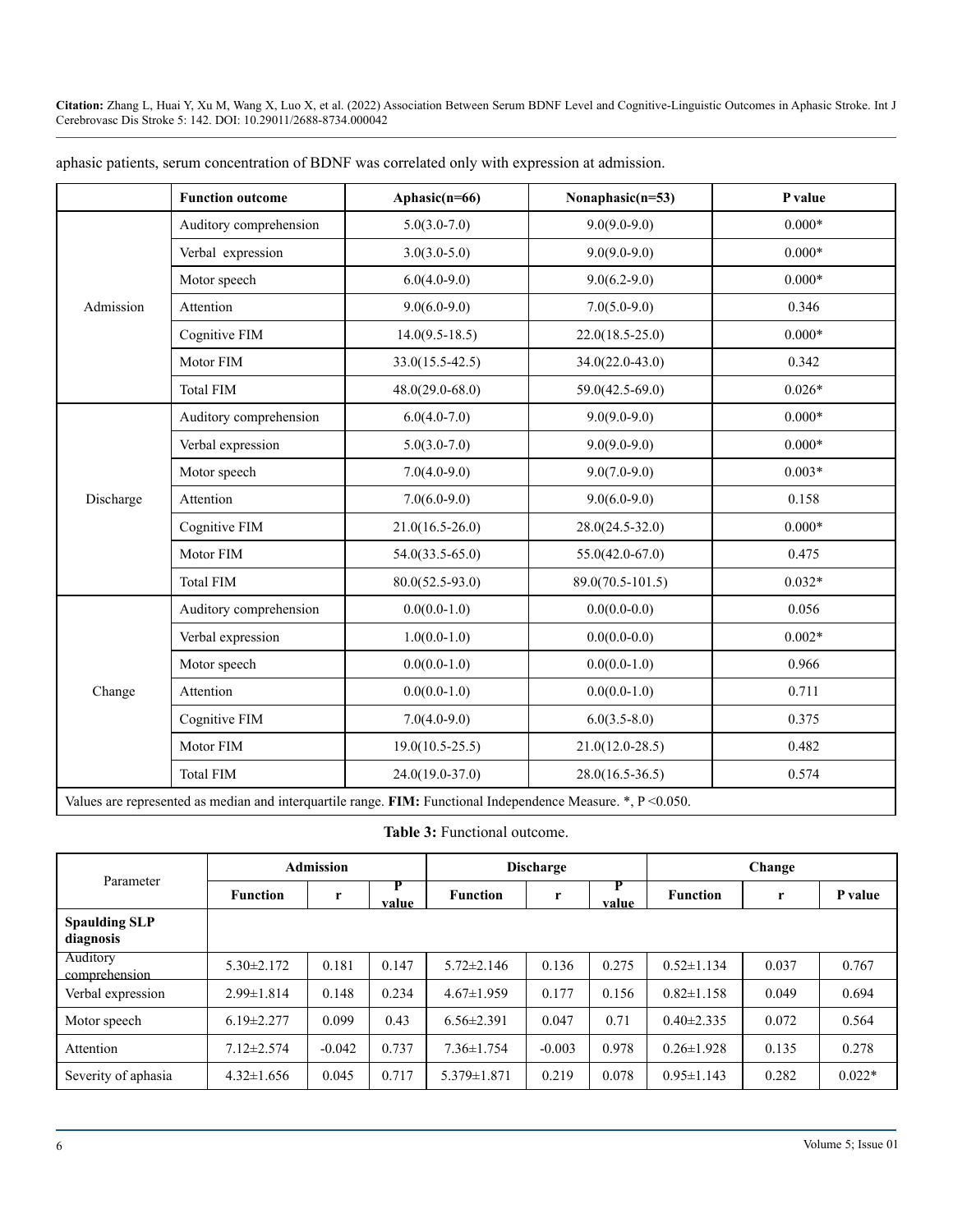| <b>FCM</b>                                                                                                                                                                                                                                           |                    |       |          |                    |       |          |                   |          |          |
|------------------------------------------------------------------------------------------------------------------------------------------------------------------------------------------------------------------------------------------------------|--------------------|-------|----------|--------------------|-------|----------|-------------------|----------|----------|
| Spoken language<br>comprehension                                                                                                                                                                                                                     | $3.68 \pm 1.451$   | 0.088 | 0.481    | $4.91 \pm 1.101$   | 0.235 | 0.057    | $1.28 \pm 0.778$  | 0.143    | 0.253    |
| Spoken language<br>expression                                                                                                                                                                                                                        | $2.99 \pm 1.447$   | 0.07  | 0.577    | $4.43 \pm 1.421$   | 0.202 | 0.104    | $1.39 \pm 0.903$  | 0.255    | $0.038*$ |
| <b>FIM</b>                                                                                                                                                                                                                                           |                    |       |          |                    |       |          |                   |          |          |
| Cognitive subtotal                                                                                                                                                                                                                                   | $14.17\pm 6.050$   | 0.189 | 0.128    | $20.82 \pm 5.740$  | 0.284 | $0.021*$ | $6.65 \pm 4.028$  | 0.091    | 0.467    |
| Comprehension                                                                                                                                                                                                                                        | $2.89 \pm 1.426$   | 0.096 | 0.442    | $4.16 \pm 1.376$   | 0.265 | $0.032*$ | $1.27 \pm 0.937$  | 0.169    | 0.174    |
| Expression                                                                                                                                                                                                                                           | $2.30 \pm 1.358$   | 0.137 | 0.271    | $3.43 \pm 1.458$   | 0.308 | $0.012*$ | $1.13 \pm 0.875$  | 0.199    | 0.109    |
| Social interaction                                                                                                                                                                                                                                   | $4.15 \pm 1.800$   | 0.186 | 0.135    | $5.73 \pm 1.342$   | 0.071 | 0.569    | $1.57 \pm 1.745$  | $-0.104$ | 0.405    |
| Problem solving                                                                                                                                                                                                                                      | $2.18 \pm 1.189$   | 0.21  | 0.091    | $3.53 \pm 1.338$   | 0.235 | 0.058    | $1.35 \pm 1.157$  | 0.038    | 0.762    |
| Memory                                                                                                                                                                                                                                               | $2.39 \pm 1.036$   | 0.132 | 0.29     | $3.76 \pm 1.190$   | 0.266 | $0.031*$ | $1.36 \pm 0.987$  | 0.167    | 0.18     |
| Motor subtotal                                                                                                                                                                                                                                       | $31.41 \pm 15.628$ | 0.241 | 0.051    | $50.39 \pm 20.109$ | 0.29  | $0.018*$ | 18.98±9.936       | 0.214    | 0.085    |
| Total                                                                                                                                                                                                                                                | $48.03 \pm 20.593$ | 0.284 | $0.021*$ | 74.91±25.479       | 0.315 | $0.010*$ | $26.87 \pm 1.522$ | 0.24     | 0.053    |
| Values are represented as mean ± standard deviations. Spaulding SLP diagnosis, Spaulding Rehabilitation Hospital speech-language pathology<br>diagnosis. FCM: Functional Communication Measures; FIM: Functional Independence Measure. *, P < 0.050. |                    |       |          |                    |       |          |                   |          |          |

**Table 4:** Spearman correlation coefficients between BDNF level and aphasic functional outcome.

#### **Discussion**

The current study aimed to evaluate the relationship between serum BDNF level and cognitive-linguistic outcome in aphasic stroke patients during acute inpatient rehabilitation.

#### **Cognitive-linguistic impairment in left hemisphere stroke**

Aphasia is a common after stroke affecting as many as 38% of stroke survivors [12]. Aphasia is an acquired impairment that affects spoken language expression, spoken language comprehension, written expression, or reading comprehension [13]. In the majority of people, the language network is located in the frontal, temporal, and parietal Perisylvian areas of the left hemisphere [14]. The present study compared the functional outcome in left hemisphere, first-ever stroke patients with and without aphasia. The results from this study have confirmed that aphasia patients have poor auditory comprehension, verbal expression, and motor speech.

Cognitive dysfunction frequently occurs in post-stroke patients. The prevalence of post-stroke cognitive impairment ranges from 20% to 80% [15]. Ischemic stroke patients suffer communicative disorders, increasing the risk of non-verbal cognitive deficits. Comprehensive assessment and rehabilitation are needed for these patients. Early prediction of patients' functional outcome is essential to set proper rehabilitation goals and to determine further rehabilitation plans. Literature also reports that cognitive function of post-stroke aphasia patients was inferior to that of patients without aphasia [16]. Our findings were consistent with previous studies, that cognitive FIM scores in aphasia patients showed significant differences compared to those of non-aphasia patients. Attention as a domain of cognition plays a pivotal role in language processing. One previous investigation reported that in 22 (19 patients had aphasia) participants with lefthemisphere stroke, all of them displayed at least one dysfunction in sustained, selective, or divided attention; however, they didn't show whether there were differences between patients with and without aphasia [17]. In our trial, the data show no significant differences between first-time left-hemisphere stroke participants with and without aphasia in attention function.

#### **Associations of Cognitive-linguistic impairment and BDNF in acute rehabilitation**

There are many screening instruments used to evaluate aphasic patients' function: Boston Diagnostic Aphasia Examination, Western Aphasia Battery, Cognitive Linguistic Quick Test, etc. They evaluate various perceptual modalities, processing functions, and response modalities. However, these tests do not directly reflect the biological mechanisms of brain recovery. BDNF as a nerve-growth protein plays important roles in synaptic plasticity, synaptic efficacy, neuronal connectivity, cell migration, glutamate release, and neuropeptide expression [18]. It acts via at least two receptors: one is a low-affinity nerve growth factor receptor (LNGFR, 75kDa); the other is a tropomyosin receptor kinase-B (TrkB) receptor (145kDa) [18]. Specifically for BDNF, LNGFR can promote Schwann cell migration near injury and active apoptotic signaling [19]. TrkB receptor is a high-affinity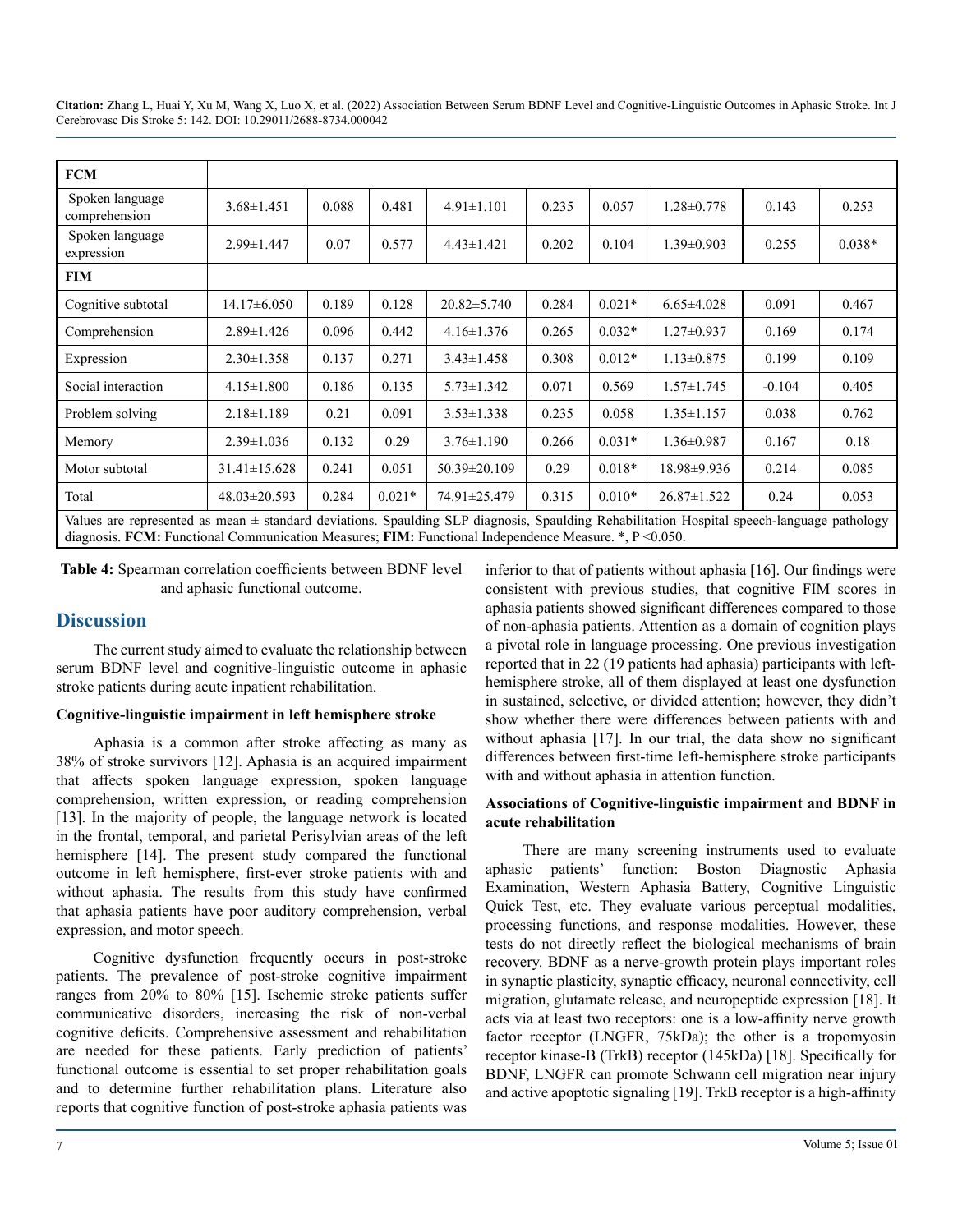receptor of BDNF attributed to the majority of trophic effects [18]. Cells that express TrkB are thymocytes, pyramidal cells in the hippocampus, motoneurons in the spinal cord, and almost all neurons in the developing brain, etc [20,21]. Via the high-capacity saturable transporter system, BDNF (27kDa) can cross the bloodbrain barrier in both directions [7]; suggesting that serum BDNF reflects brain BDNF levels.

Bejot, et al. [22], have shown that neuronal expression of BDNF increases acutely after stroke as a pro-survival response and that BDNF levels correlate with the degree of functional survival. However, the association of serum BDNF with functional outcome after stroke has been controversial. Stanne, et al. [23], reported that low circulating concentrations of BDNF during the acute phase after stroke are associated with poor long-term functional outcome, as defined by a modified Rankin Scale score of 3-6 at three months follow-up, 3-5 at 7 years follow-up, and 2 at 7 years after ischemic stroke; although BDNF concentrations were not significantly associated with 3-month outcome. Conversely, another study reported a correlation of low serum BDNF with poor outcome at 3 months. Our previous study suggests that serum BDNF offers minimum predictive value for motor outcome during post-acute inpatient rehabilitation [24]. These discrepancies might be due to variations in clinical variables, patient populations, standard treatment, and genetic predisposition. Subgroup analysis would be necessary to uncover the most robust correlation. A study reporting the association between BDNF and verb naming suggested that BDNF might be one factor linked to the recovery of language [25]. Our observational study is the first to show that the serum BDNF level of aphasic stroke patients in the acute rehabilitation period has a positive correlation with improvement of aphasia severity and gain of FCM spoken language expression scores.

Our study also suggests that higher serum BDNF levels at admission correlate to better comprehension, expression, and memory outcomes at discharge. Aaron, et al. [26], point out that BDNF is important for cognitive performance. BDNF and its receptor (TrkB) are widely distributed and highly expressed throughout the CNS, especially in the cerebral cortex and hippocampus where they are implicated in memory formation and long-term potentiation [27]. A common single-nucleotide polymorphism in the BDNF gene, a methionine (Met) substitution for valine (Val) at codon 66 (Val66Met), has been associated with reduced regional brain volumes as well as poorer cognitive performance [28]. Increasing BDNF level can improve memory and learning skills in rats [29]. Decreased or low BDNF levels have been associated with cognitive impairment and depression [30]. Therefore, our findings in the association of BDNF with cognition are consistent with the body of current literature.

#### **Limitations**

There are some limitations of the present study. First, this is a

single-center study, the result cannot be generalized to the general population. Second, it is a retrospective study, and several aphasia battery results had missing data that we couldn't use. Third, the sample size is small. Forth, this study examined the association of serum BDNF level with functional outcome of aphasia, but without analysis of Single Nucleotide Polymorphism (SNF) of BDNF. Further study with a large sample size and combination of genetic analysis would be warranted to confirm the findings.

#### **Conclusion**

This study investigated the relationship between BDNF level and cognitive-linguistic outcomes in post-stroke aphasia patients. The findings may provide insight into the biological mechanism of recovery in post-stroke aphasia and may help to develop personalized treatment plans.

#### **Conflicts of Interest**

No conflicts of interest have been reported by the authors or by any individuals in control of the content of this article.

The study has been presented as an abstract for at Annual Assembly of American Academy of Physical Medicine and Rehabilitation in October 2018.

#### **References**

- 1. [Marinelli CV, Spaccavento S, Craca A, Marangolo P, Angelelli P \(2017\)](https://www.ncbi.nlm.nih.gov/pmc/articles/PMC5467392/)  [Different Cognitive Profiles of Patients with Severe Aphasia. Behav](https://www.ncbi.nlm.nih.gov/pmc/articles/PMC5467392/)  [Neurol. 2017: 1-15.](https://www.ncbi.nlm.nih.gov/pmc/articles/PMC5467392/)
- 2. [Corsten S, Schimpf EJ, Konradi J, Keilmann A, Hardering F \(2015\)](https://pubmed.ncbi.nlm.nih.gov/26123497/)  [The participants' perspective: how biographic-narrative intervention](https://pubmed.ncbi.nlm.nih.gov/26123497/)  [influences identity negotiation and quality of life in aphasia. Int J Lang](https://pubmed.ncbi.nlm.nih.gov/26123497/)  [Commun Disord. 50: 788-800.](https://pubmed.ncbi.nlm.nih.gov/26123497/)
- 3. [Shaywitz BA, Shaywitz SE, Pugh KR, Fulbright RK, Skudlarski P, et al.](https://pubmed.ncbi.nlm.nih.gov/11305889/)  [\(2001\) The functional neural architecture of components of attention in](https://pubmed.ncbi.nlm.nih.gov/11305889/)  [language-processing tasks. NeuroImage. 13: 601-612.](https://pubmed.ncbi.nlm.nih.gov/11305889/)
- 4. [Fillingham JK, Sage K, Lambon Ralph MA \(2006\) The treatment of](https://pubmed.ncbi.nlm.nih.gov/16565031/)  [anomia using errorless learning. Neuropsychological rehabilitation.](https://pubmed.ncbi.nlm.nih.gov/16565031/)  [16: 129-154.](https://pubmed.ncbi.nlm.nih.gov/16565031/)
- 5. [Nicholas M, Sinotte M, Helm-Estabrooks N \(2005\) Using a computer](https://www.tandfonline.com/doi/abs/10.1080/02687030544000245)  [to communicate: Effect of executive function impairments in people](https://www.tandfonline.com/doi/abs/10.1080/02687030544000245)  [with severe aphasia. Aphasiology. 19: 1052-1065.](https://www.tandfonline.com/doi/abs/10.1080/02687030544000245)
- 6. [Simats A, Garcia-Berrocoso T, Montaner J \(2016\) Neuroinflammatory](https://pubmed.ncbi.nlm.nih.gov/26524637/)  [biomarkers: From stroke diagnosis and prognosis to therapy.](https://pubmed.ncbi.nlm.nih.gov/26524637/) [Biochimica et biophysica acta. 1862: 411-424.](https://pubmed.ncbi.nlm.nih.gov/26524637/)
- 7. [Zoladz JA, Pilc A, Majerczak J, Grandys M, Zapart-Bukowska J,](https://pubmed.ncbi.nlm.nih.gov/19258661/) [et al. \(2008\) Endurance training increases plasma brain-derived](https://pubmed.ncbi.nlm.nih.gov/19258661/)  [neurotrophic factor concentration in young healthy men. J Physiol](https://pubmed.ncbi.nlm.nih.gov/19258661/)  [Pharmacol. 7: 119-132.](https://pubmed.ncbi.nlm.nih.gov/19258661/)
- 8. [Pikula A, Beiser AS, Chen TC, Preis SR, Vorgias D, et al. \(2013\)](https://pubmed.ncbi.nlm.nih.gov/23929745/)  [Serum brain-derived neurotrophic factor and vascular endothelial](https://pubmed.ncbi.nlm.nih.gov/23929745/)  [growth factor levels are associated with risk of stroke and vascular](https://pubmed.ncbi.nlm.nih.gov/23929745/)  [brain injury: Framingham Study. Stroke. 44: 2768-2775.](https://pubmed.ncbi.nlm.nih.gov/23929745/)
- 9. [Reinhart V, Bove SE, Volfson D, Lewis DA, Kleiman RJ, et al.](https://pubmed.ncbi.nlm.nih.gov/25796564/)  [\(2015\) Evaluation of TrkB and BDNF transcripts in prefrontal cortex,](https://pubmed.ncbi.nlm.nih.gov/25796564/)